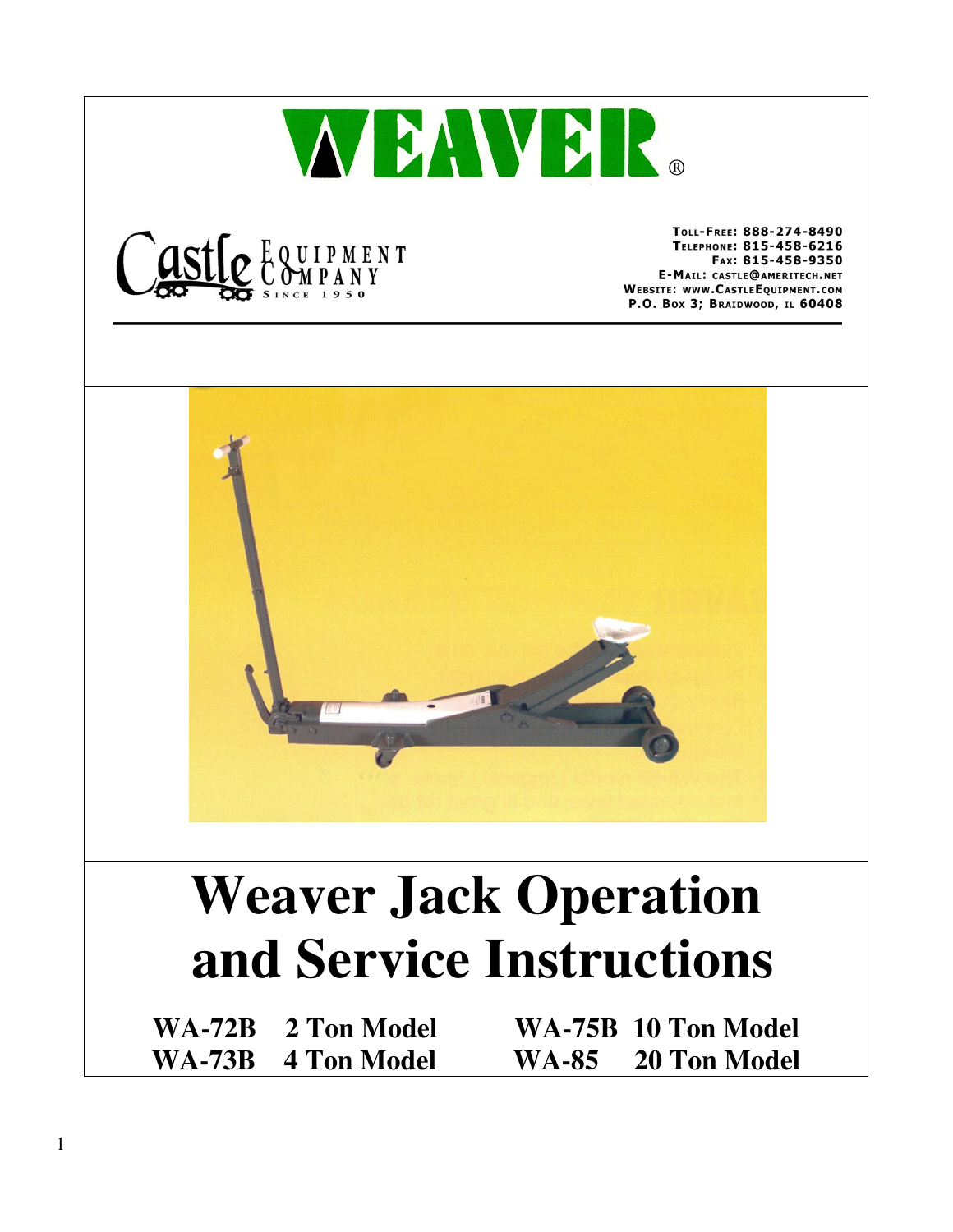

- **Manual Contents:**
- **New Jack Assembly**
- **Jack Operation & Use**
- **Preventive Maintenance**
- **Trouble Shooting & Adjustments**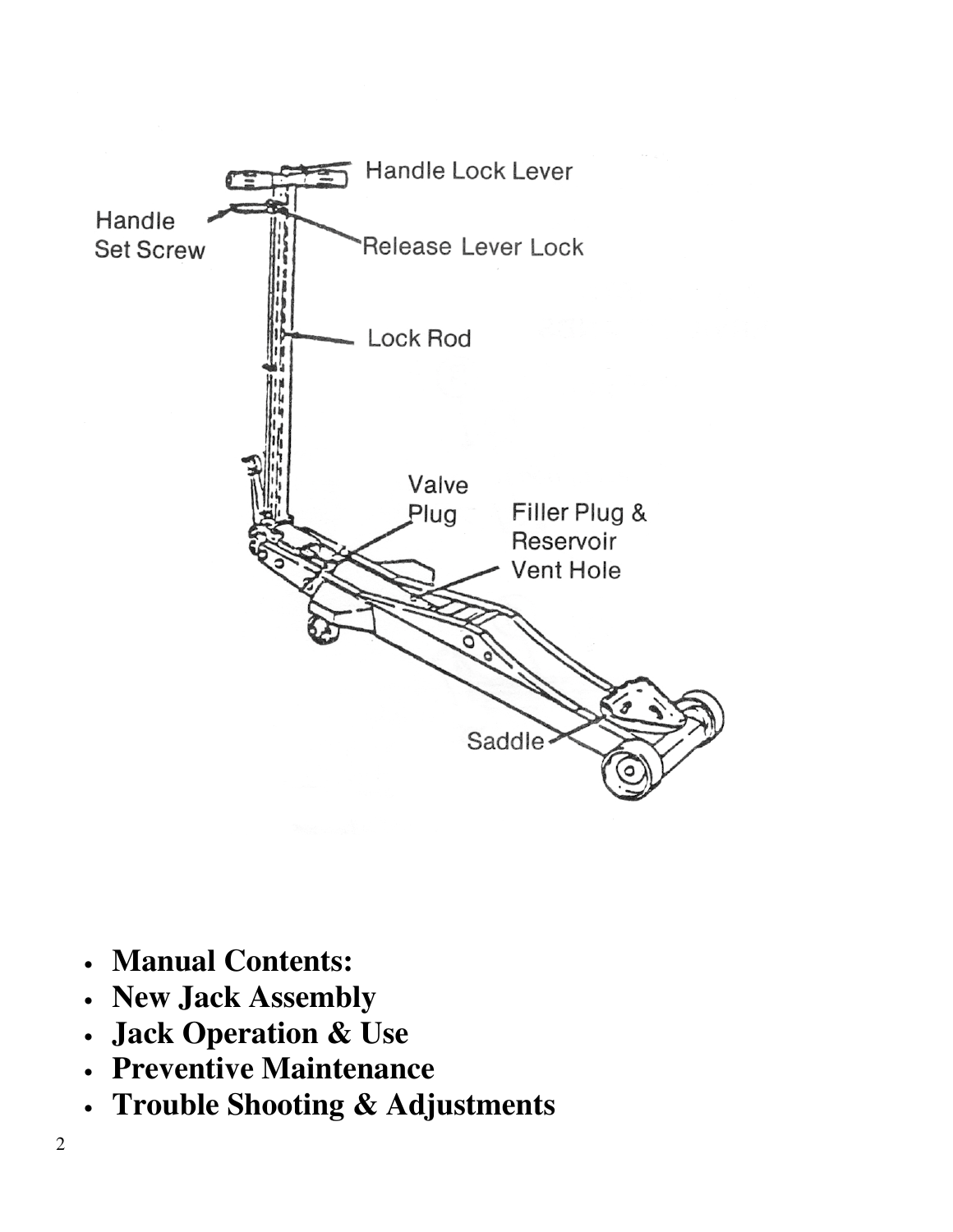### **Weaver Jack Model Specifications**

| <b>MODEL</b>  | CAP.<br>(tons)          | <b>FRONT WHEELS</b>           | <b>SADDLE STYLE</b><br><b>AND SIZE</b>    | <b>FRAME</b><br><b>LENGTH</b> | <b>JACK</b><br><b>WEIGHT</b> |
|---------------|-------------------------|-------------------------------|-------------------------------------------|-------------------------------|------------------------------|
| <b>WA-72B</b> | $\overline{2}$          | $Two - 4"$<br><b>Diameter</b> | <b>Triangular or</b><br>Round<br>5" to 6" | 51"                           | 136 lbs                      |
| <b>WA-73B</b> | $\overline{\mathbf{4}}$ | $Two - 5"$<br><b>Diameter</b> | <b>Triangular or</b><br>Round<br>5" to 6" | 58"                           | <b>212</b> lbs               |
| <b>WA-75B</b> | 10                      | $Two - 7"$<br><b>Diameter</b> | Round<br>9"                               | 66"                           | 356 lbs                      |
| <b>WA-85</b>  | <b>20</b>               | Three- 7"<br><b>Diameter</b>  | <b>Square</b><br>7"                       | 69"                           | <b>531 lbs</b>               |

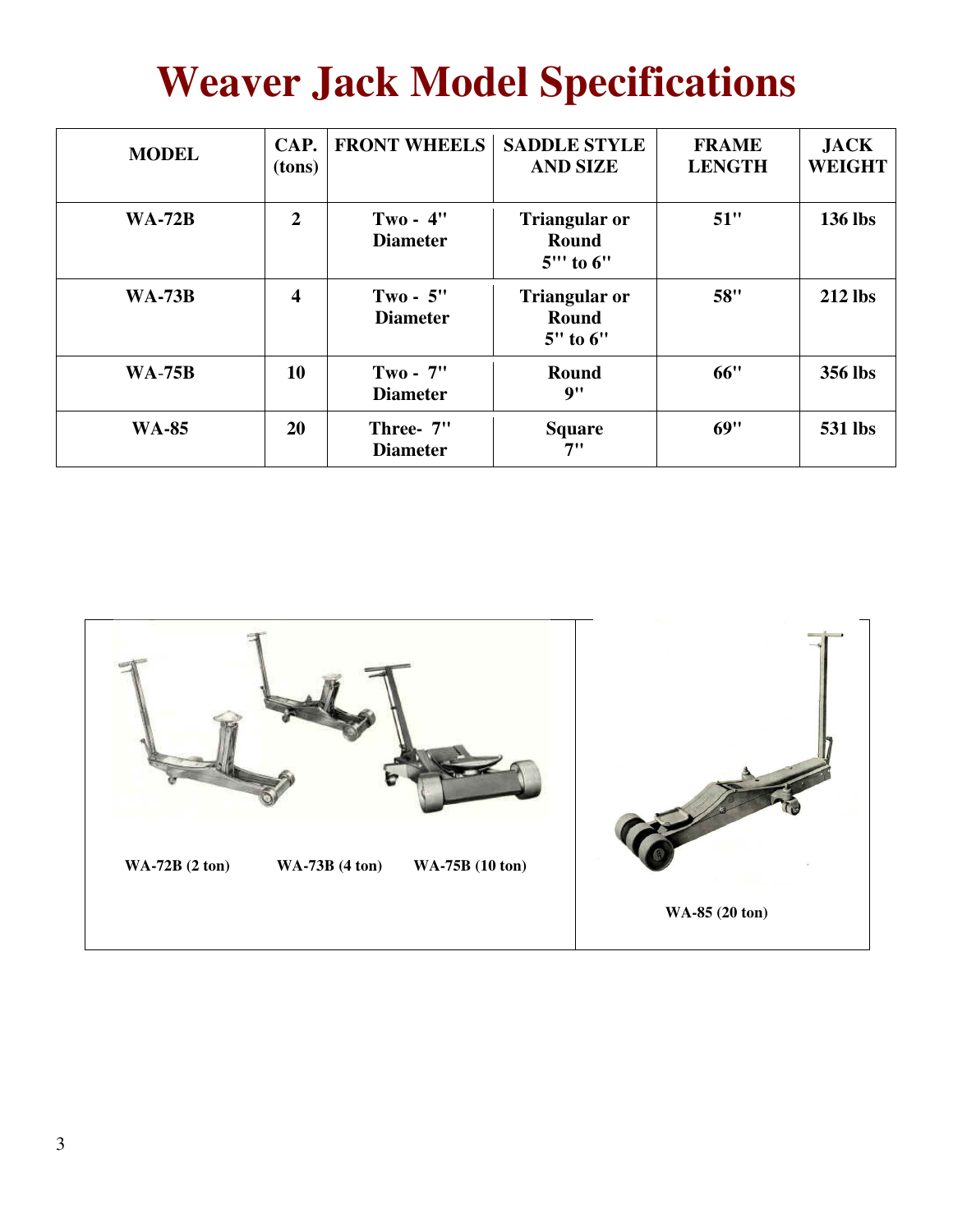#### **To Assemble Your New Weaver Jack**

1. Check the handle set screw for tightness.

2. On the WA-85 20 Ton Jack only--Remove and discard the vent filler plug. This is very important, as the vent hole must always be kept open so the Jack can "breathe.". The other models have a breathable vent built into the cap.

3. Loosen the Piston Ram and Pump Packing Nuts slightly. They are tightened all the way down at the factory for shipment. Tighten until no oil seeps out. They only need to be moderately tight.

#### **To Operate the Jack**

**WARNING:** Always use stands to support vehicle before attempting under vehicle repairs or Inspections. Always follow OSHA Workplace Safety standards.

1. Use the Jack on a smooth, hard and level surface only. Use the Jack only as a lifting device only.

2. Test the Jack by using the foot pedal only to raise the saddle to full height without a load. The pedal should become very tight. If not, check the oil level or see the troubleshooting section.

3. The Jack is easily maneuvered by depressing the Handle Lock Lever until the lock rod engages one of the two handle positions, and then pivoting the Jack on Its rear casters.

4. Place the jack in position so that the saddle will engage an approved lifting area of the vehicle. The saddle is raised to the contact point by the foot pedal. Lift the load using the long handle – do not lift loads with the foot pedal alone. On low clearance vehicles It Is often advantageous to operate the foot pedal by hand while watches to assure proper saddle contact. Surface on which Jack rests should be fairly flat to prevent twisting of the frame. Load should be centered in the saddle.

5. Pump with handle for easy lifting. Do not attempt to raise the jack beyond its travel stops.

6. To lower the load, pull back gently on the release lever. Always lower the load slowly.

7. Be certain that area beneath vehicle is clear before lowering the vehicle. Always use the release lever lock to prevent unintentional operation of the release lever.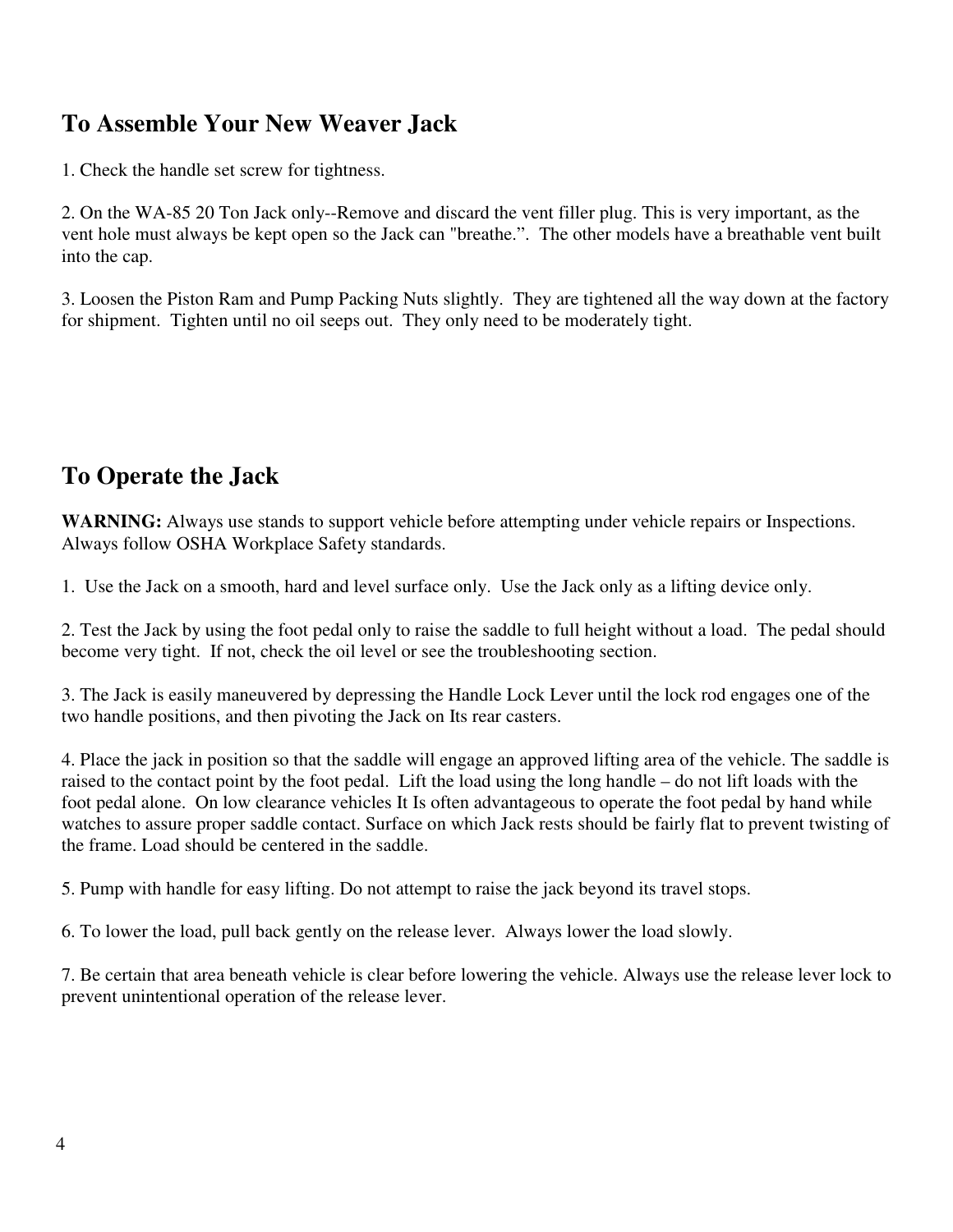#### **To Refill with Oil**

Remove the filler plug and with the saddle DOWN put InAW-32 Light Hydraulic Oil (or oil that meets MIL•F•17111 011 specifications) until the level comes up to within 1/4" to 3/8" below filler hole. Overfilling will cause oil to spurt out the vent hole as the Jack Is lowered, or may' prevent jack from lowering properly. Insufficient oil will cause the Jack to 11ft only part way. Always be sure to put in oil only when the saddle is all the way down. Be careful not to let any dirt get into the reservoir while the Filler Plug Is out. **Do not use brake fluid, transmission fluid or any other fluids—doing so could damage the seals and cause jack failure.**

#### **Overload Protection**

The Lowering Valve (Release Valve) is also designed to work as an overload protection device. If you attempt to raise a load that exceeds the jack's rated capacity, this valve will automatically release the cylinder pressure as an overload protection safety feature.

#### **Safety Precautions**

Follow OSHA Standards and ASME PALD Part 10 Instructions. Never exceed the Jack's rated load capacity. Only lift vehicles at the recommended lift points found in the vehicle's service manual. Eye protection should be worn per OSHA recommendations. Always use the Jack on smooth, hard and level surfaces – while keeping the load centered on the saddle. Always check the Jack prior to each use – do not attempt to use the Jack if any defect is observed. Do not add accessories or modify the Jack in any way. Always use Jack Stands under the vehicle and stay clear when lifting or lowering the vehicle.

#### **Preventive Maintenance**

1. Inspect the jack before each use. Take corrective action before using the jack is a leak or defect is found.

2. Keep all working parts thoroughly lubricated. Keep Jack clean. Dirt is the major cause of Jack failure, and all openings should be kept free of debris.

3. Packing nuts at the piston and pump plunger should be kept moderately tight. These Packings are **NOT** under high pressure, and should only be tight enough to prevent leakage.

4. Keep oil filled to within 1/4" to 3/8" of fill opening. Replace oil at least once a year.

5. Ball Valve may be removed for Inspection and cleaning by removing the Ball Chamber Plug [V] and using a small magnet, remove the balls [X&Z] and the ball weight[Y]. See Diagram

**IMPORTANT**: Whenever it is necessary to loosen or remove the Ball Chamber Plug, the Gasket [W] should be replaced with a new one. Oil leakage at this point is usually caused by trying to reuse an old gasket over again.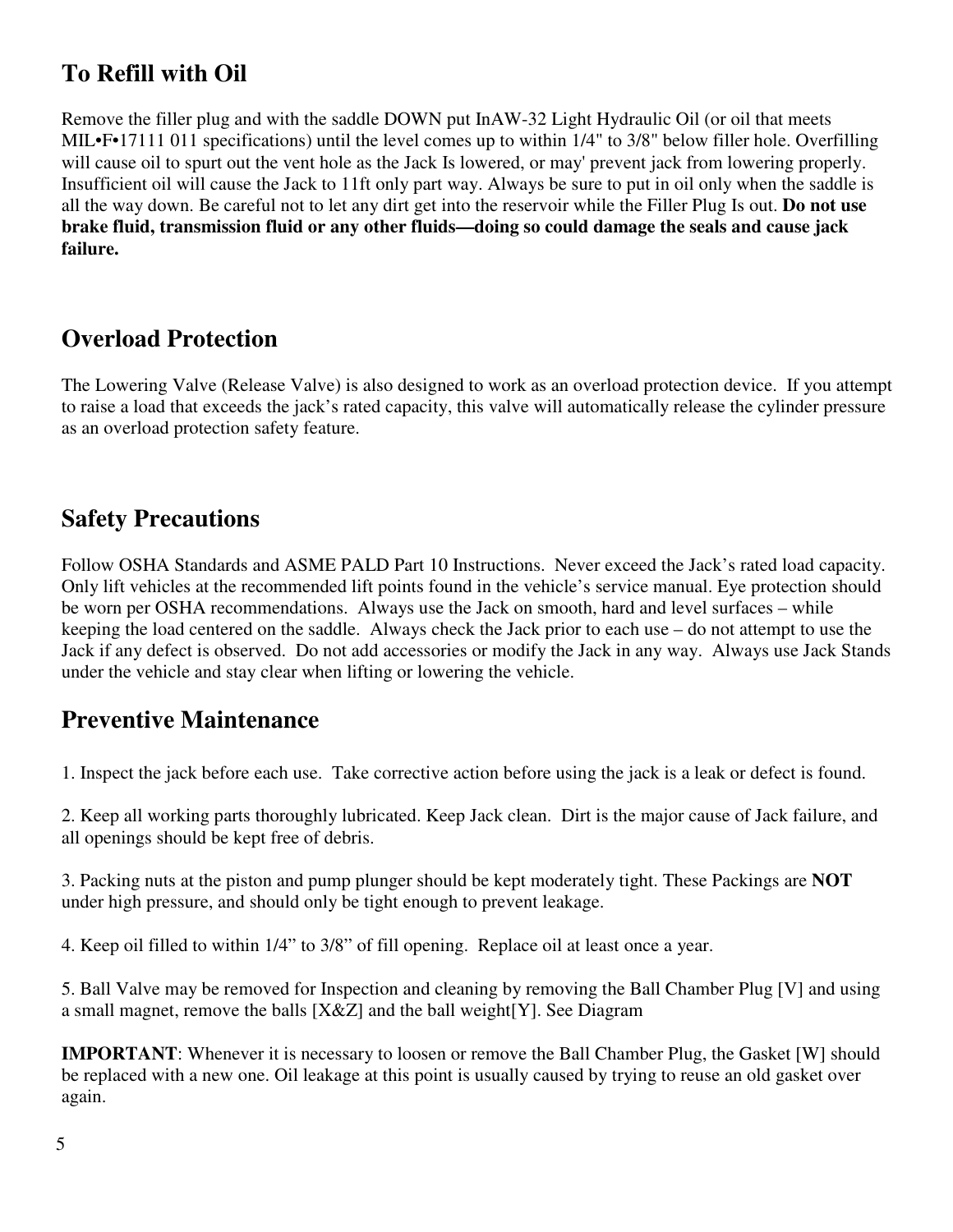### **Troubleshooting**

| <b>SYMPTOMS</b>                                                                                                                         | <b>CORRECTIVE ACTION</b>                                                                                                                                                                           |
|-----------------------------------------------------------------------------------------------------------------------------------------|----------------------------------------------------------------------------------------------------------------------------------------------------------------------------------------------------|
| 1. Jack will not raise saddle.                                                                                                          | 1. Check the oil level.<br>2. Perform the Ball Valve Test                                                                                                                                          |
| 2. Oil spurts out the vent hole.                                                                                                        | 1. The jack is overfilled with oil.                                                                                                                                                                |
| 3. Jack will only lift part way up.                                                                                                     | 1. It may be low on oil. Check and refill.                                                                                                                                                         |
| 4. Jack will not lift a load.                                                                                                           | 1. Check for proper oil level.<br>2. If pumping falls to raise the rated load, the<br>lower ball valve may be leaking, and it should<br>be inspected for dirt or other obstructions.               |
| 5. If the load rises on the down<br>stroke of the handle and then<br>immediately settles back down<br>while forcing the jack handle up. | This means that the upper ball valve may be<br>leaking, and it should be inspected for dirt or<br>other obstructions.                                                                              |
| 6. Jack bleeds down while under<br>load.                                                                                                | 1. The Release Handle may not be closed<br>2. The Release Valve may be leaking. Replace<br>the release valve packing housing "O" Rings.<br>3. The Release Needle Valve may need to be<br>adjusted. |
| 7. Jack only rises on half-stroke,<br>and then settles back down while<br>forcing the handle up.                                        | This means that the jack may be Air Bound.                                                                                                                                                         |

### **To Relieve When Air-Bound**

1.Should the oil supply run too low, the Jack may become air-bound and work on only a half stroke of the handle. Fill the jack with oil, and then raise the saddle, and then using the Release Lever (lowering lever) lower the saddle while holding the fool pedal depressed. This will flush out any air in the system, and excess oil may then run out of the vent. Repeat if necessary. Be sure that the jack is properly filled with oil before putting it back in service. Oil should cover the piston rod. If you cannot pump the Jack Saddle to full height, raise the Saddle by hand and then perform this operation

#### **Ball Valve Test**.

If the Jack will not raise at all, then the Ball Valve may be obstructed by debris. Open the Release Valve and keep it open. Raise the Saddle lift arm manually to full height. Now lower the Saddle by pushing it all the way down – this will flush out any debris in the Ball Seats. Close the release valve and try to pump up the Jack. If it now will raise and hold, then the Ball Valve may need to be serviced.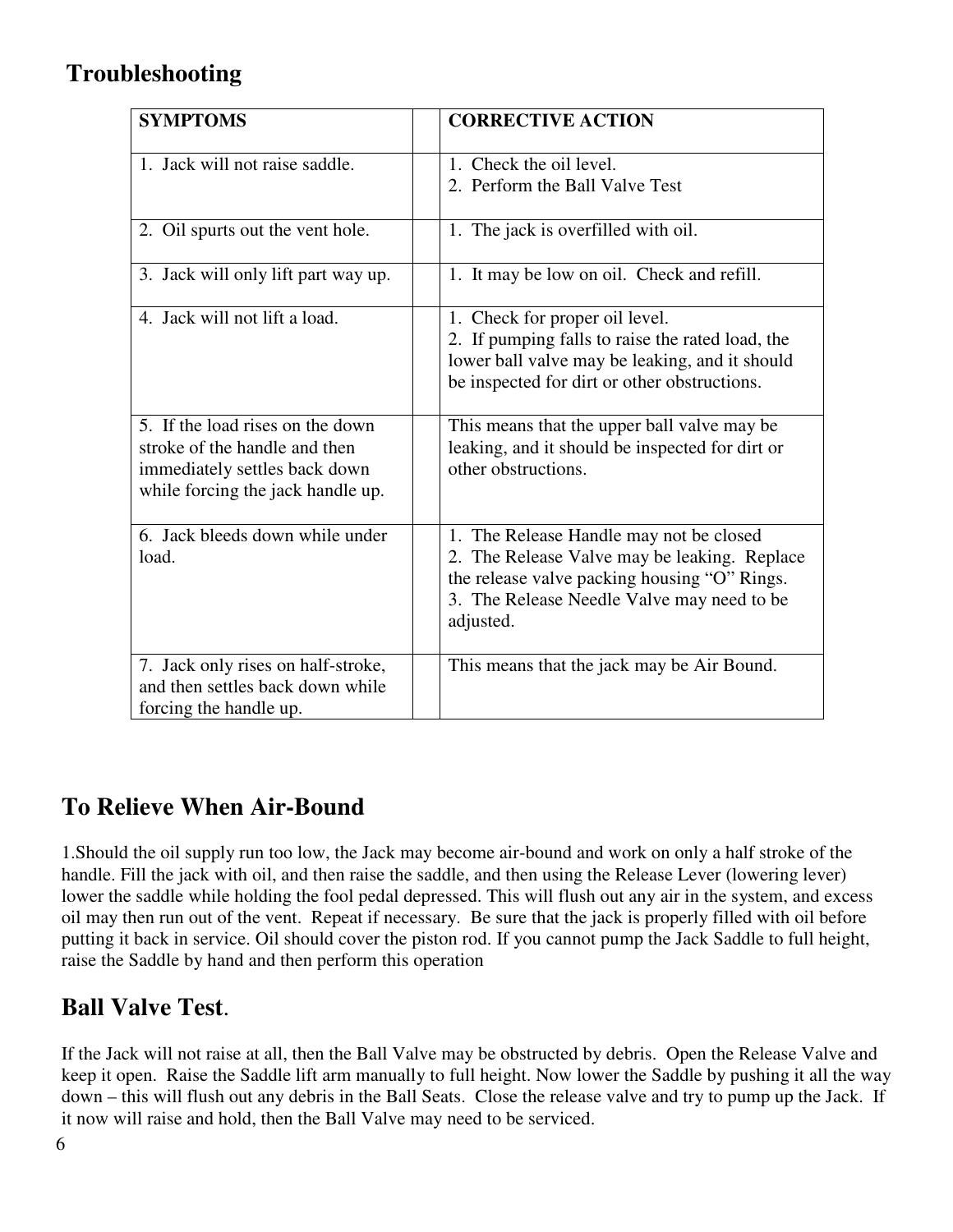



#### **Ball Valve Replacement:**

1. Remove the Ball Chamber Plug [V]. Remove the Two Balls [X&Z] and the Ball weight [Y].

2. Reassemble with the two new Balls [X&Z], New Plug Gasket [W] and Ball Weight [Y] (reuse the existing Ball weight). Ball Weight is installed between the two balls.

**IMPORTANT**: Whenever it is necessary to loosen or remove the Ball Chamber Plug, the Gasket [W] should be replaced with a new one. Oil leakage at this point is usually caused by trying to reuse an old gasket over again.